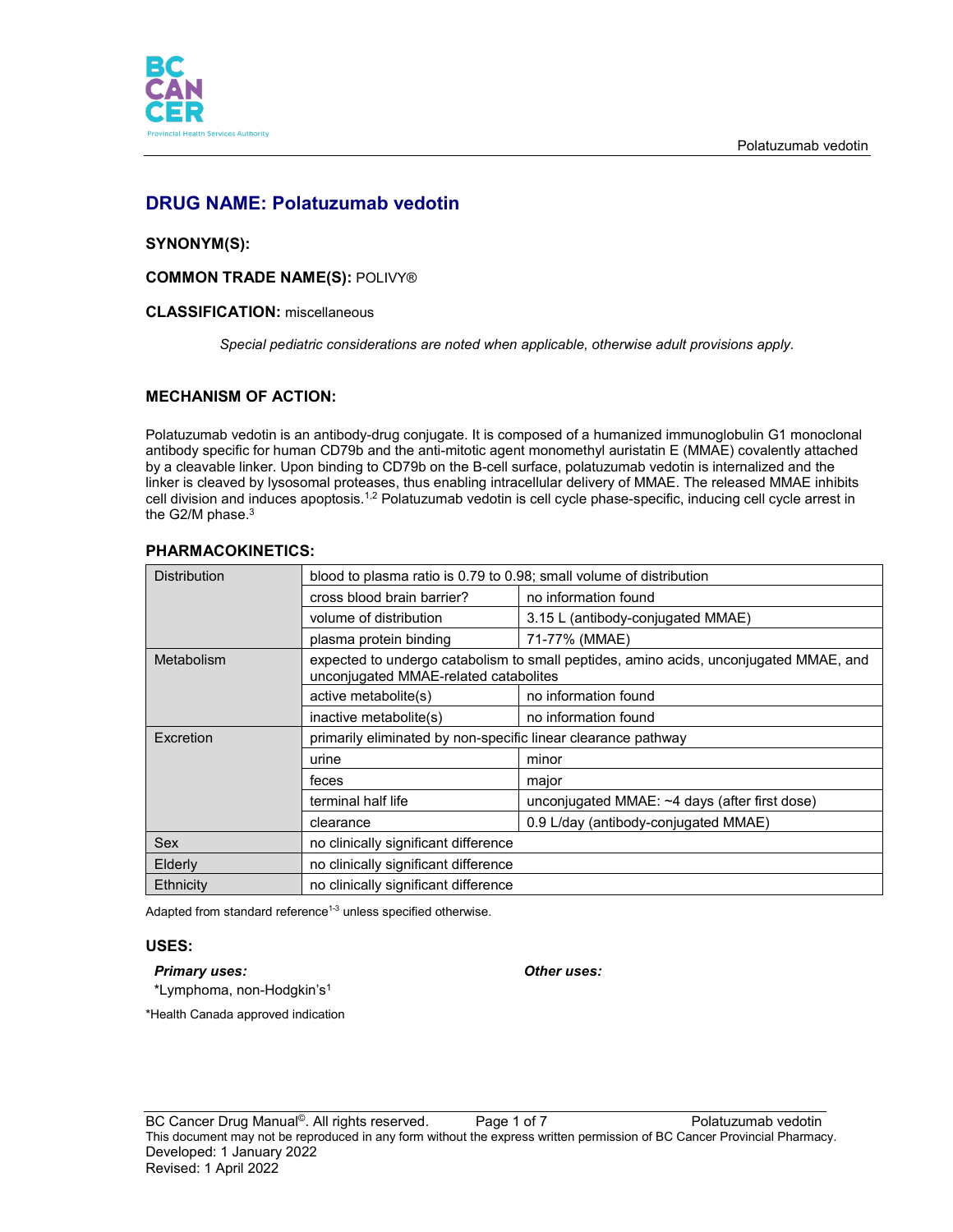

# **SPECIAL PRECAUTIONS:**

### *Caution:*

- *infusion-related reactions* have been reported; premedication with antihistamine and antipyretic is recommended for all patients prior to each dose of polatuzumab vedotin<sup>1,2</sup>
- *opportunistic infections* have been reported; consider appropriate prophylaxis for *Pneumocystis jirovecii* pneumonia and herpesvirus throughout treatment2
- risk of *hepatotoxicity* may be increased in patients with preexisting liver disease, elevated baseline liver enzymes, and/or concomitant hepatotoxic medication<sup>1,2</sup>
- patients with high tumour burden and rapidly proliferative tumours may be at increased risk for *tumour lysis syndrome*1,2
- *myelosuppression* can be severe; consider prophylactic granulocyte colony stimulating factor (GCSF) administration as needed $1,2$
- patients with pre-existing *peripheral neuropathy* may experience worsening of this condition<sup>1</sup>

#### *Special populations*:

• *patients aged 65 years or older* may experience more grade 3 or 4 adverse events and/or discontinue treatment more frequently compared to younger patients $1,2$ 

#### *Carcinogenicity:* no information found

*Mutagenicity:* Not mutagenic in Ames test and mammalian *in vitro* mutation test. Polatuzumab vedotin is aneugenic in mammalian *in vivo* chromosome test. 1,2

*Fertility:* In animal studies, dose-dependent degeneration of the testicular seminiferous tubule with abnormal epididymal lumen contents were observed in male subjects. These findings were non-reversible and correlated with decreased testes weight and gross findings of small and/or soft testes at exposures lower than those seen following human clinical exposure.<sup>1,2</sup>

*Pregnancy:* In animal studies using MMAE, external fetal malformations (e.g., protruding tongue, malrotated limbs, gastroschisis, and agnathia) were observed at exposures lower than those seen following human clinical exposure.<sup>1,2</sup> Female patients of reproductive potential should use effective contraception during treatment and for at least nine months after the last dose. Male patients with female partners of reproductive potential should use effective contraception during treatment and for at least six months after the last dose.<sup>1</sup>

*Breastfeeding* is not recommended due to the potential secretion into breast milk. Women should not breastfeed during treatment and for at least three months after the last dose.<sup>1</sup>

## **SIDE EFFECTS:**

The table includes adverse events that presented during drug treatment but may not necessarily have a causal relationship with the drug. Because clinical trials are conducted under very specific conditions, the adverse event rates observed may not reflect the rates observed in clinical practice. Adverse events are generally included if they were reported in more than 1% of patients in the product monograph or pivotal trials, and/or determined to be clinically important.4,5 **Incidence data in the Side Effect table is based solely on combination therapy with bendamustine and rituximab/obinutuzumab unless otherwise indicated.**

| <b>ORGAN SITE</b>                                     | <b>SIDE EFFECT</b>                                                    |
|-------------------------------------------------------|-----------------------------------------------------------------------|
|                                                       | Clinically important side effects are in <b>bold</b> , <i>italics</i> |
| blood and lymphatic<br>system/ febrile<br>neutropenia | <b>anemia</b> (28-47%, severe 14-24%)                                 |
|                                                       | <b>febrile neutropenia</b> (severe 11-13%)                            |
|                                                       | leukopenia (11-12%, severe 7-8%)                                      |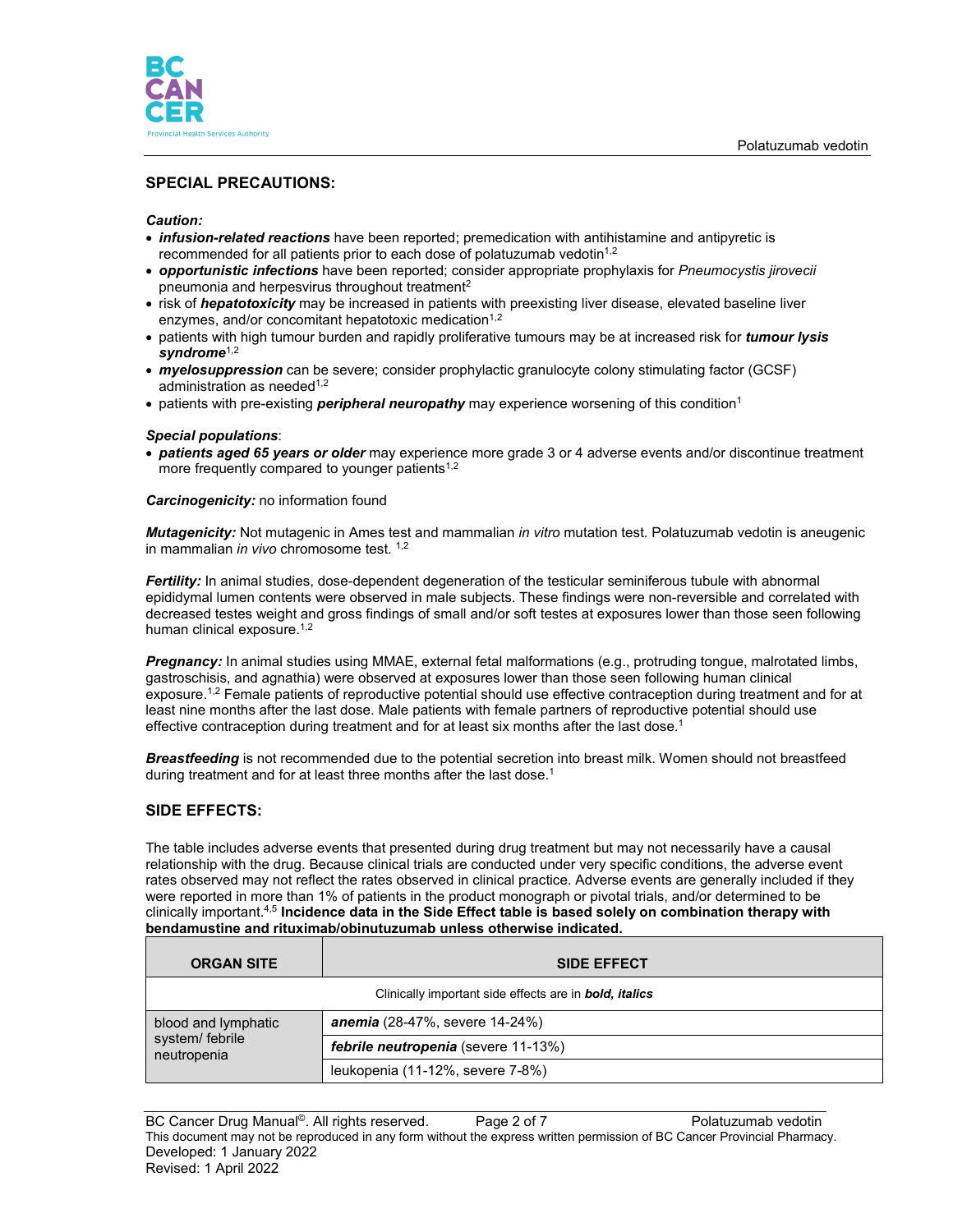

| <b>ORGAN SITE</b>                                             | <b>SIDE EFFECT</b>                                                                                   |  |  |
|---------------------------------------------------------------|------------------------------------------------------------------------------------------------------|--|--|
| Clinically important side effects are in <b>bold, italics</b> |                                                                                                      |  |  |
| (see paragraph following                                      | lymphopenia (11-13%, severe 11-13%)                                                                  |  |  |
| Side Effects table)                                           | neutropenia (44-49%, severe 39-42%)                                                                  |  |  |
|                                                               | pancytopenia (7%, severe 4%)                                                                         |  |  |
|                                                               | thrombocytopenia (31-49%, severe 23-40%)                                                             |  |  |
| cardiac                                                       | tachycardia (9%, severe 2%)                                                                          |  |  |
| eye                                                           | blurred vision (1%)                                                                                  |  |  |
| gastrointestinal                                              | emetogenic potential: low <sup>6</sup>                                                               |  |  |
|                                                               | abdominal pain (11%, severe 2-4%)                                                                    |  |  |
|                                                               | constipation (18%)                                                                                   |  |  |
|                                                               | diarrhea (38-45%, severe 4-8%)                                                                       |  |  |
|                                                               | dyspepsia (7%)                                                                                       |  |  |
|                                                               | gastrointestinal reflux disease (7%)                                                                 |  |  |
|                                                               | nausea (33%)                                                                                         |  |  |
|                                                               | stomatitis (7%)                                                                                      |  |  |
|                                                               | vomiting (18-27%, severe 2-3%)                                                                       |  |  |
| general disorders and                                         | extravasation hazard: none <sup>7</sup>                                                              |  |  |
| administration site<br>conditions                             | asthenia (11%)                                                                                       |  |  |
|                                                               | chills (11%)                                                                                         |  |  |
|                                                               | fatigue (40%, severe 4-5%)                                                                           |  |  |
|                                                               | pyrexia (30-33%, severe 2-3%)                                                                        |  |  |
| hepatobiliary                                                 | hepatic toxicity (20%, severe 4%)                                                                    |  |  |
| infections and                                                | cytomegalovirus infection (1-2%)                                                                     |  |  |
| infestations<br>(see paragraph following                      | herpesvirus infection (7-12%, severe 2%)                                                             |  |  |
| Side Effects table)                                           | infection (53%, severe 29%); fatal events reported                                                   |  |  |
|                                                               | lower respiratory tract infection (10%)                                                              |  |  |
|                                                               | opportunistic infection (9%)                                                                         |  |  |
|                                                               | pneumonia (13-22%, severe 7-16%); fatal events reported                                              |  |  |
|                                                               | sepsis $(4-7\% ,$ severe $4-6\%)$                                                                    |  |  |
|                                                               | upper respiratory tract infection (9-16%)                                                            |  |  |
| injury, poisoning, and<br>procedural complications            | infusion-related reaction (7-33%, severe 2-7%); see paragraph following Side<br><b>Effects table</b> |  |  |
| investigations                                                | ALT increase (7-38%)                                                                                 |  |  |
|                                                               | amylase increase (24%)                                                                               |  |  |
|                                                               | AST increase (7-36%)                                                                                 |  |  |
|                                                               | creatinine increase (9-87%, severe 4%)                                                               |  |  |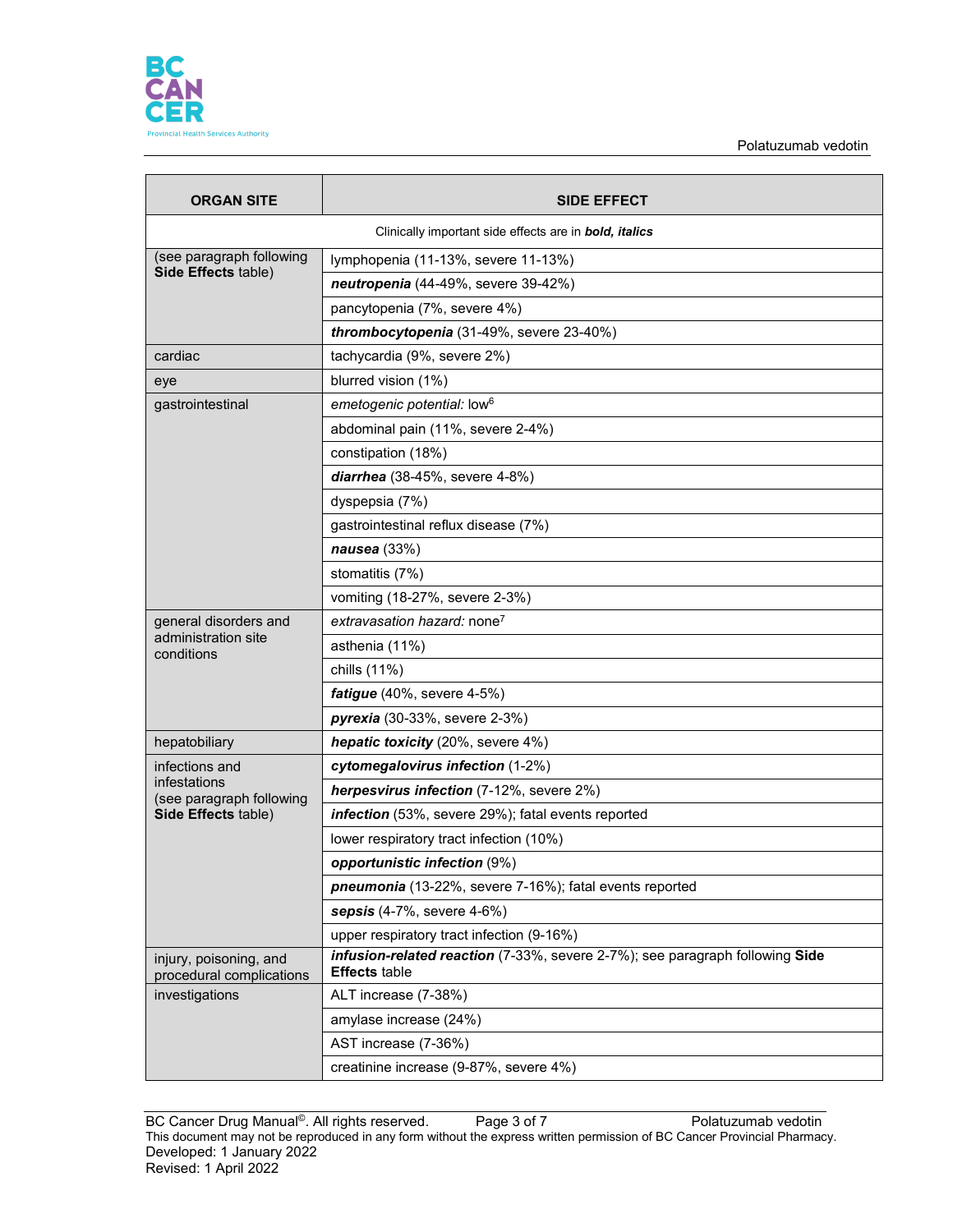

| <b>ORGAN SITE</b>                                                     | <b>SIDE EFFECT</b>                                                                                     |  |  |
|-----------------------------------------------------------------------|--------------------------------------------------------------------------------------------------------|--|--|
| Clinically important side effects are in <b>bold</b> , <i>italics</i> |                                                                                                        |  |  |
|                                                                       | lipase increase (4-36%, severe 2-9%)                                                                   |  |  |
|                                                                       | weight loss (10-16%, severe 2%)                                                                        |  |  |
| metabolism and nutrition                                              | appetite decrease (27-29%, severe 2%)                                                                  |  |  |
|                                                                       | dehydration (9%)                                                                                       |  |  |
|                                                                       | hypoalbuminemia (13%, severe 2%)                                                                       |  |  |
|                                                                       | hypocalcemia (11-44%, severe 2-9%)                                                                     |  |  |
|                                                                       | hypokalemia (16-24%, severe 6-11%)                                                                     |  |  |
|                                                                       | hypophosphatemia (9-33%, severe 4-7%)                                                                  |  |  |
|                                                                       | tumour lysis syndrome (severe 4-8%) <sup>8</sup>                                                       |  |  |
| musculoskeletal and<br>connective tissue                              | arthralgia (7%)                                                                                        |  |  |
| nervous system                                                        | dizziness (10-13%)                                                                                     |  |  |
|                                                                       | dysgeusia (7%)                                                                                         |  |  |
|                                                                       | headache (9%, severe 2%)                                                                               |  |  |
|                                                                       | hypoesthesia (7%)                                                                                      |  |  |
|                                                                       | neuropathy, peripheral (20-40%, severe 2%); see paragraph following Side Effects<br>table              |  |  |
|                                                                       | progressive multifocal leukoencephalopathy (<1%); see paragraph following Side<br><b>Effects table</b> |  |  |
| psychiatric                                                           | anxiety (7%)                                                                                           |  |  |
|                                                                       | insomnia (9%)                                                                                          |  |  |
| respiratory, thoracic and                                             | cough (16%)                                                                                            |  |  |
| mediastinal                                                           | dyspnea (7-19%)                                                                                        |  |  |
|                                                                       | pneumonitis (2-4%)                                                                                     |  |  |
|                                                                       | productive cough (9%)                                                                                  |  |  |
| skin and subcutaneous                                                 | pruritus (13%)                                                                                         |  |  |
| tissue                                                                | rash (7%)                                                                                              |  |  |
| vascular                                                              | hypotension (9%, severe 4%)                                                                            |  |  |

Adapted from standard reference<sup>1-3</sup> unless specified otherwise.

Serious, life-threatening, or fatal *infections*, including opportunistic infections such as pneumonia (including *Pneumocystis jirovecii* and other fungal pneumonia), bacteremia, sepsis, herpes zoster infection, and cytomegalovirus infection have been reported. One-third of patients experience grade 3 or higher infections. Consider antibiotic prophylaxis throughout treatment for vulnerable patient groups. Discontinue polatuzumab vedotin in patients who develop serious infections.1,2

*Infusion-related reactions*, including fever, chills, flushing, dyspnea, hypotension, and urticaria occur in one-third of patients. Most reactions are grade 1 and 2, but severe reactions have been reported. Reactions may also be delayed, occurring as late as 24 hours after administration. Premedication with antihistamine and antipyretic is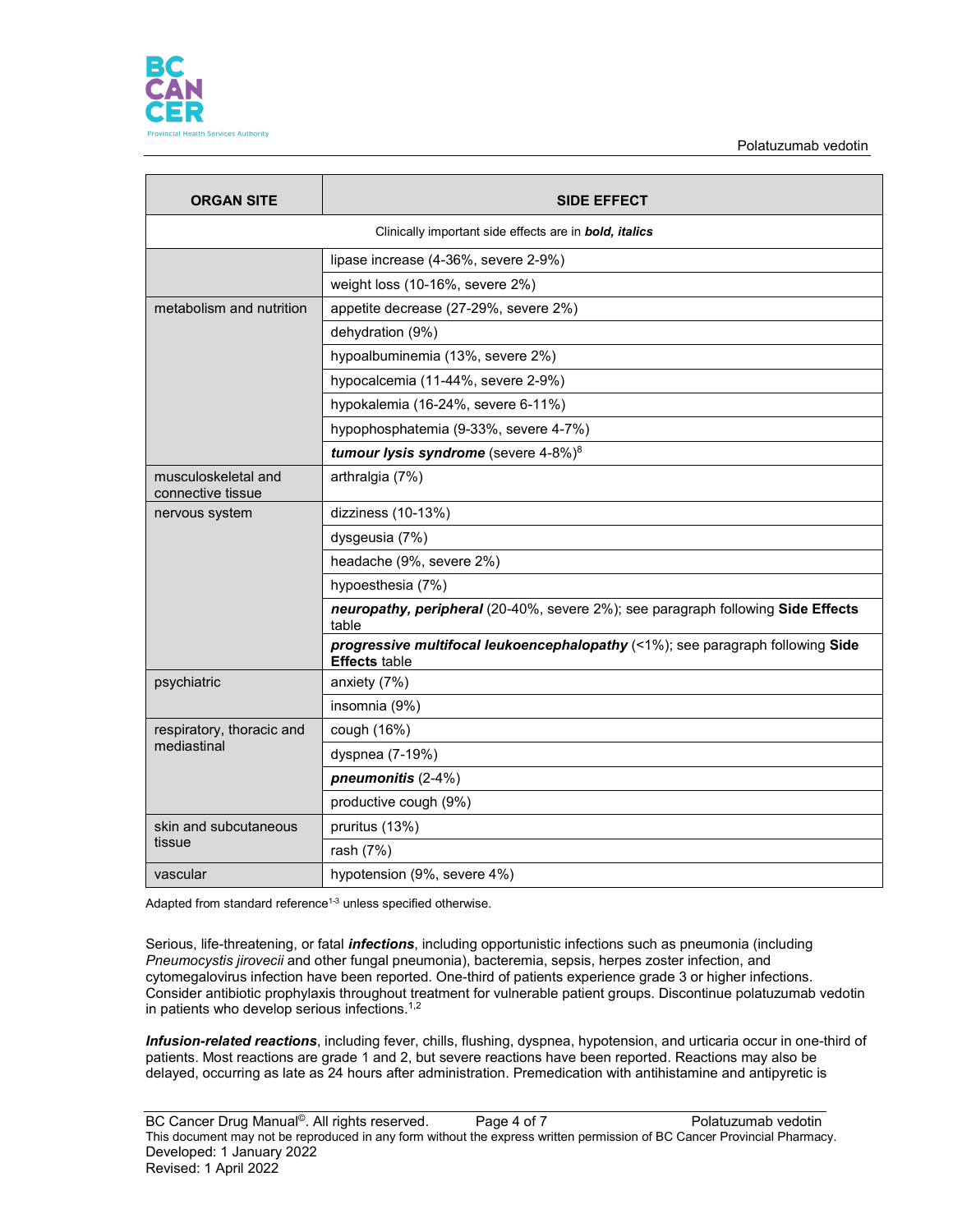

recommended prior to each infusion. If a reaction occurs during the infusion, interrupt the infusion and administer supportive care as needed. Upon resolution of symptoms, the infusion may be resumed at 50% of the prior rate and, if tolerated at the reduced rate, the rate can be incrementally increased by 50 mg/h every 30 minutes. For the next cycle following a reaction, polatuzumab vedotin should be administered over 90 minutes. If tolerated, subsequent infusions may then be administered over 30 minutes. Permanently discontinue polatuzumab vedotin for:

- first instance of grade 3 wheezing, bronchospasm, or generalized urticaria,
- recurrent grade 2 wheezing or urticaria,
- recurrent grade 3 symptoms, OR
- any grade 4 reactions.<sup>1,2</sup>

For management of infusion-related reactions, see BC Cancer Protocol SCDRUGRX *[Management of Infusion-](http://www.bccancer.bc.ca/health-professionals/clinical-resources/chemotherapy-protocols/supportive-care)[Related Reactions to Systemic Therapy Agents.](http://www.bccancer.bc.ca/health-professionals/clinical-resources/chemotherapy-protocols/supportive-care)*

Severe *myelosuppression*, including neutropenia, febrile neutropenia, thrombocytopenia, and anemia may occur as early as the first cycle of treatment. Consider prophylactic administration of granulocyte colony stimulating factor (GCSF) as needed. Grade 3 or 4 neutropenia and thrombocytopenia may require more frequent lab monitoring, dose delays, and/or treatment discontinuation.<sup>1,2</sup>

*Peripheral neuropathy* is reported in up to 40% of patients and can occur as early as the first cycle of treatment. Patients with pre-existing peripheral neuropathy may experience worsening of their condition. Risk of developing peripheral neuropathy increases with sequential doses. Peripheral neuropathy associated with polatuzumab vedotin is primarily sensory; however, motor and sensorimotor peripheral neuropathy may also occur. Monitor for symptoms such as hypoesthesia, hyperesthesia, dysesthesia, neuropathic pain, burning sensation, weakness, or gait disturbance. Dose delay, dose reduction, or treatment discontinuation may be required.<sup>1,2</sup>

*Progressive multifocal leukoencephalopathy* (PML) has been reported. Monitor for new or worsening neurological, cognitive, or behavioral changes suggestive of PML. Interrupt treatment if PML is suspected and permanently discontinue polatuzumab vedotin if diagnosis is confirmed.1,2

| <b>AGENT</b>                  | <b>EFFECT</b>                                                     | <b>MECHANISM</b>                                                    | <b>MANAGEMENT</b>                           |
|-------------------------------|-------------------------------------------------------------------|---------------------------------------------------------------------|---------------------------------------------|
| grapefruit juice <sup>1</sup> | may increase plasma level<br>of monomethyl auristatin E<br>(MMAE) | may inhibit CYP 3A4<br>metabolism of MMAE in<br>the intestinal wall | monitor for polatuzumab<br>vedotin toxicity |

#### **INTERACTIONS:**

MMAE is a *substrate of CYP 3A*. Concomitant use with a strong CYP 3A inhibitor may increase the AUC of unconjugated MMAE; monitor for increased toxicity from polatuzumab vedotin. Concomitant use with a strong CYP 3A inducer may decrease the AUC of unconjugated MMAE; clinical significance is unknown.<sup>1,2</sup>

## **SUPPLY AND STORAGE:**

*Injection***:** Hoffman-La Roche Limited supplies polatuzumab vedotin as 30 mg and 140 mg (preservative free) vials of lyophilized powder. Keep in outer carton to protect from light. Refrigerate. Do not shake.1

*For basic information on the current brand used at BC Cancer, see [Chemotherapy Preparation and Stability](http://www.bccancer.bc.ca/health-professionals/clinical-resources/cancer-drug-manual)  [Chart](http://www.bccancer.bc.ca/health-professionals/clinical-resources/cancer-drug-manual) in Appendix.*

#### **SOLUTION PREPARATION AND COMPATIBILITY:**

*For basic information on the current brand used at BC Cancer, see [Chemotherapy Preparation and Stability](http://www.bccancer.bc.ca/health-professionals/clinical-resources/cancer-drug-manual)  [Chart](http://www.bccancer.bc.ca/health-professionals/clinical-resources/cancer-drug-manual) in Appendix.*

*Compatibility:* consult detailed reference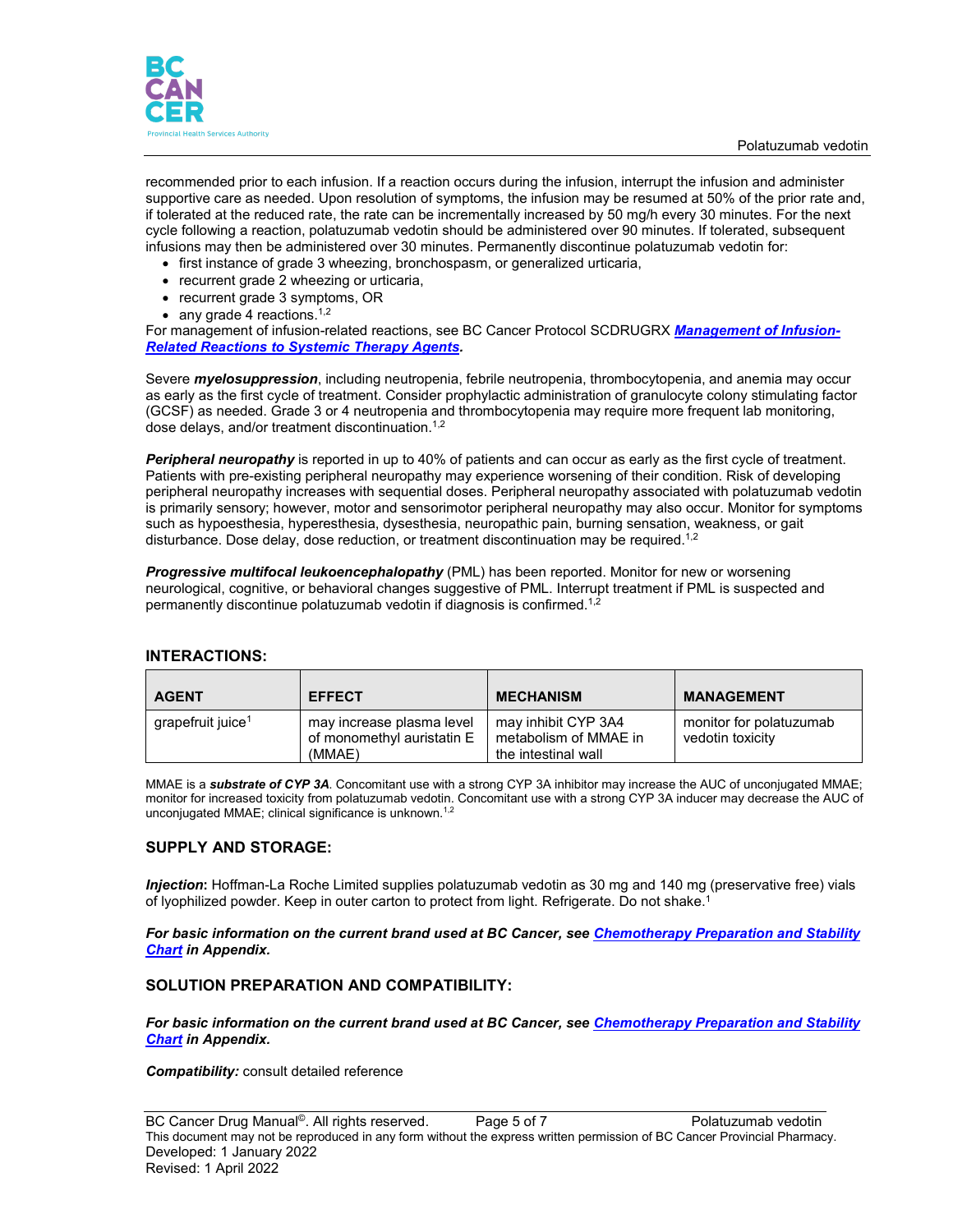

# **PARENTERAL ADMINISTRATION:**

|                       | BC Cancer administration guideline noted in bold, italics                                                                                                                                                    |
|-----------------------|--------------------------------------------------------------------------------------------------------------------------------------------------------------------------------------------------------------|
| Subcutaneous          | no information found                                                                                                                                                                                         |
| Intramuscular         | no information found                                                                                                                                                                                         |
| Direct intravenous    | do NOT use <sup>1</sup>                                                                                                                                                                                      |
| Intermittent infusion | administer initial dose over 90 minutes; if well<br>$\bullet$<br>tolerated, subsequent infusions may be administered<br>over 30 minutes <sup>1,9</sup><br>administer with 0.2-0.22 micron in-line filter 1,9 |
| Continuous infusion   | no information found                                                                                                                                                                                         |
| Intraperitoneal       | no information found                                                                                                                                                                                         |
| Intrapleural          | no information found                                                                                                                                                                                         |
| Intrathecal           | no information found                                                                                                                                                                                         |
| Intra-arterial        | no information found                                                                                                                                                                                         |
| Intravesical          | no information found                                                                                                                                                                                         |

# **DOSAGE GUIDELINES:**

Refer to protocol by which patient is being treated. Numerous dosing schedules exist and depend on disease, response, and concomitant therapy. Guidelines for dosing also include consideration of absolute neutrophil count (ANC). Dosage may be reduced, delayed or discontinued in patients with bone marrow depression due to cytotoxic/radiation therapy or with other toxicities.

## *Adults***:**

|                             |                                                                                                                                                                                                                                                                                              |                                        | BC Cancer usual dose noted in <b>bold, italics</b>                   |
|-----------------------------|----------------------------------------------------------------------------------------------------------------------------------------------------------------------------------------------------------------------------------------------------------------------------------------------|----------------------------------------|----------------------------------------------------------------------|
| Intravenous:                | Cycle Length:<br>3 weeks $1,2,9$ :                                                                                                                                                                                                                                                           | (total dose per cycle 1.4-1.8 mg/kg)   | 1.8 mg/kg (range 1.4-1.8 mg/kg) IV for one dose on day 1             |
| Concurrent radiation:       | no information found                                                                                                                                                                                                                                                                         |                                        |                                                                      |
| Dosage in myelosuppression: | modify according to protocol by which patient is being treated; if no guidelines<br>available, refer to Appendix "Dosage Modification for Myelosuppression"                                                                                                                                  |                                        |                                                                      |
| Dosage in renal failure:    | $CrCl \geq 30$ mL/min: no adjustment required <sup>1</sup><br>CrCl < 30 mL/min: no information found                                                                                                                                                                                         |                                        |                                                                      |
|                             | calculated creatinine clearance                                                                                                                                                                                                                                                              | =                                      | $N^*$ x (140 - Age) x weight in kg<br>serum creatinine in micromol/L |
|                             |                                                                                                                                                                                                                                                                                              | * For males N=1.23; for females N=1.04 |                                                                      |
| Dosage in hepatic failure:  | mild hepatic impairment (bilirubin $\leq 1.5$ x ULN and AST > ULN): no adjustment<br>required <sup>1,2</sup><br>moderate/severe hepatic impairment (bilirubin $> 1.5 \times ULN$ ): no information<br>found, but increased exposure to MMAE is possible; monitor for toxicity <sup>1,2</sup> |                                        |                                                                      |
| Dosage in dialysis:         | no information found                                                                                                                                                                                                                                                                         |                                        |                                                                      |